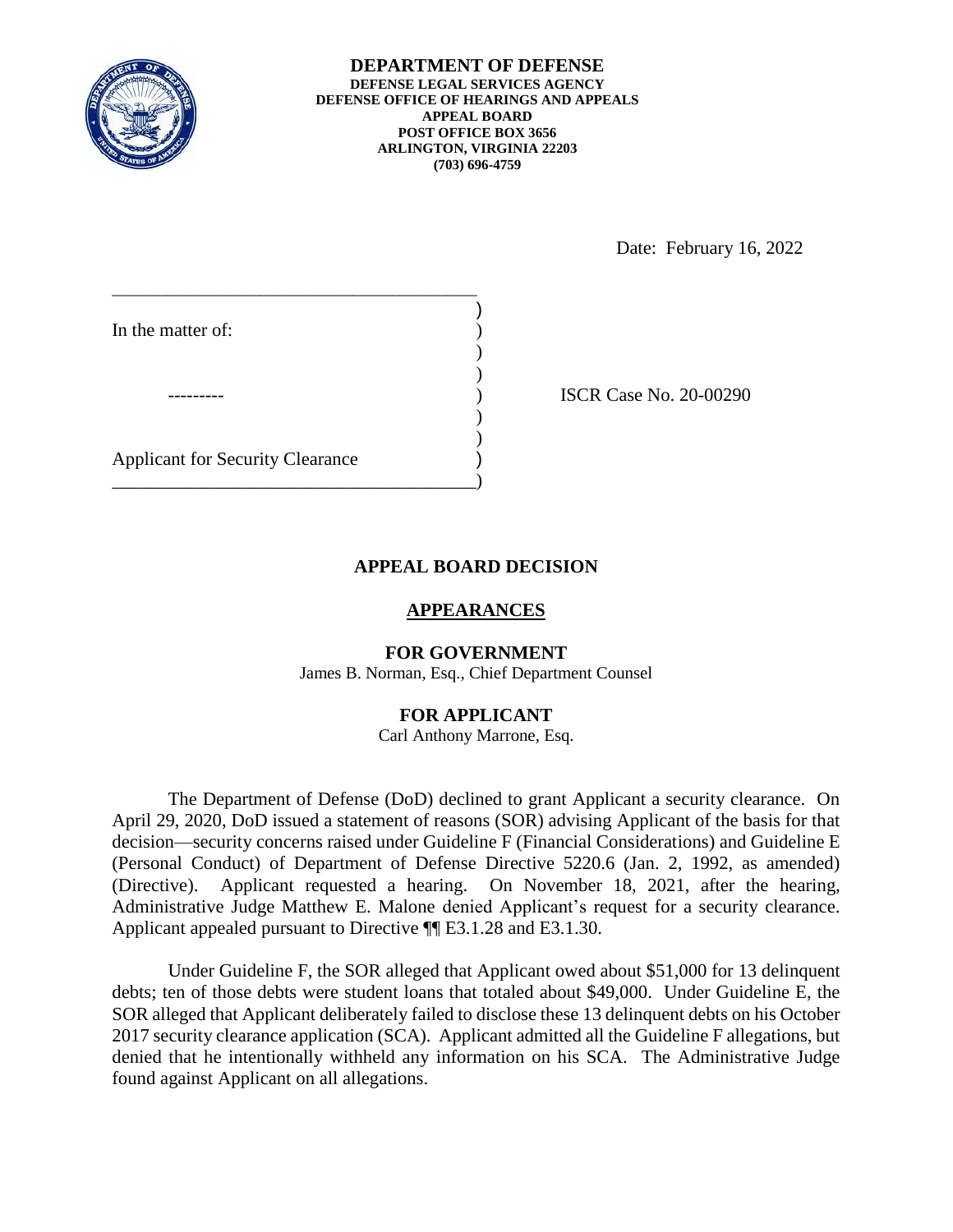On appeal, Applicant raised the following issues: whether the Judge misweighed the evidence, whether he misapplied the Guideline F and E mitigating factors, whether he erroneously concluded that "the mere presence of debt" raises security concerns, and whether he erroneously found against Applicant on the Guideline E falsification allegation "despite no evidence to support that conclusion . . . ." Appeal Brief at 5. Consistent with the following, we affirm.

### **The Judge's Findings of Fact**

 contracts to which he was assigned: for two months in 2007, for one month in 2010, and between Applicant is in his early forties. Since about 2006, he worked for a series of defense contractors. On three occasions, Applicant has been unemployed when his employers lost the October 2014 and March 2015. He has been steadily employed since March 2015.

 Applicant earned an associate's degree in 2006 and a bachelor's degree in 2014, funding his studies with federally-subsidized student loans. He testified that he made payments on the student loans until about 2015, when he was unemployed, and has made no payments on his student loans in the past six years since then. When questioned about his failure to resume payments when he regained employment, Applicant stated that he forgot about them.

 When Applicant completed his SCA in October 2017, all of the delinquent debts alleged in the SOR were more than 120 days past due, in a collection status, or otherwise delinquent. Applicant did not list any of the debts or otherwise indicate that he had any financial problems. In his background interview, he initially denied that he had any delinquent debts. When confronted with the delinquent student loans, Applicant stated that he was paying them on a monthly basis. by the financial questions. At hearing, he testified that he did not read the questions carefully or In responding to the SOR, Applicant denied any intent to falsify and stated that he was confused did not pay attention to what was being asked.

 in a student loan rehabilitation program, which will require him to pay \$61 monthly for nine had not made any payments, relying on the temporary relief for student loan payments provided by the Federal Government due to COVID 19. In March 2019, Applicant was again interviewed and stated that he intended to establish a repayment plan. However, he took no action regarding his student loans until July 2021, the month prior to his hearing, by which time the ten loans totaled about \$58,000. At that point, he enrolled months to return his student loans to a current status. Prior to his August 2021 hearing, Applicant

Applicant called four witnesses at his hearing who testified to his professionalism, reliability, honesty, and trustworthiness.

#### **The Judge's Analysis**

Regarding the Guideline F allegations, the Judge concluded:

 problems are recent, in that, he still owes more than \$58,000 in delinquent student None of [the] mitigating conditions can be applied here. Applicant's financial loans . . . . He also owes another \$3,000 for three commercial debts. All of the debts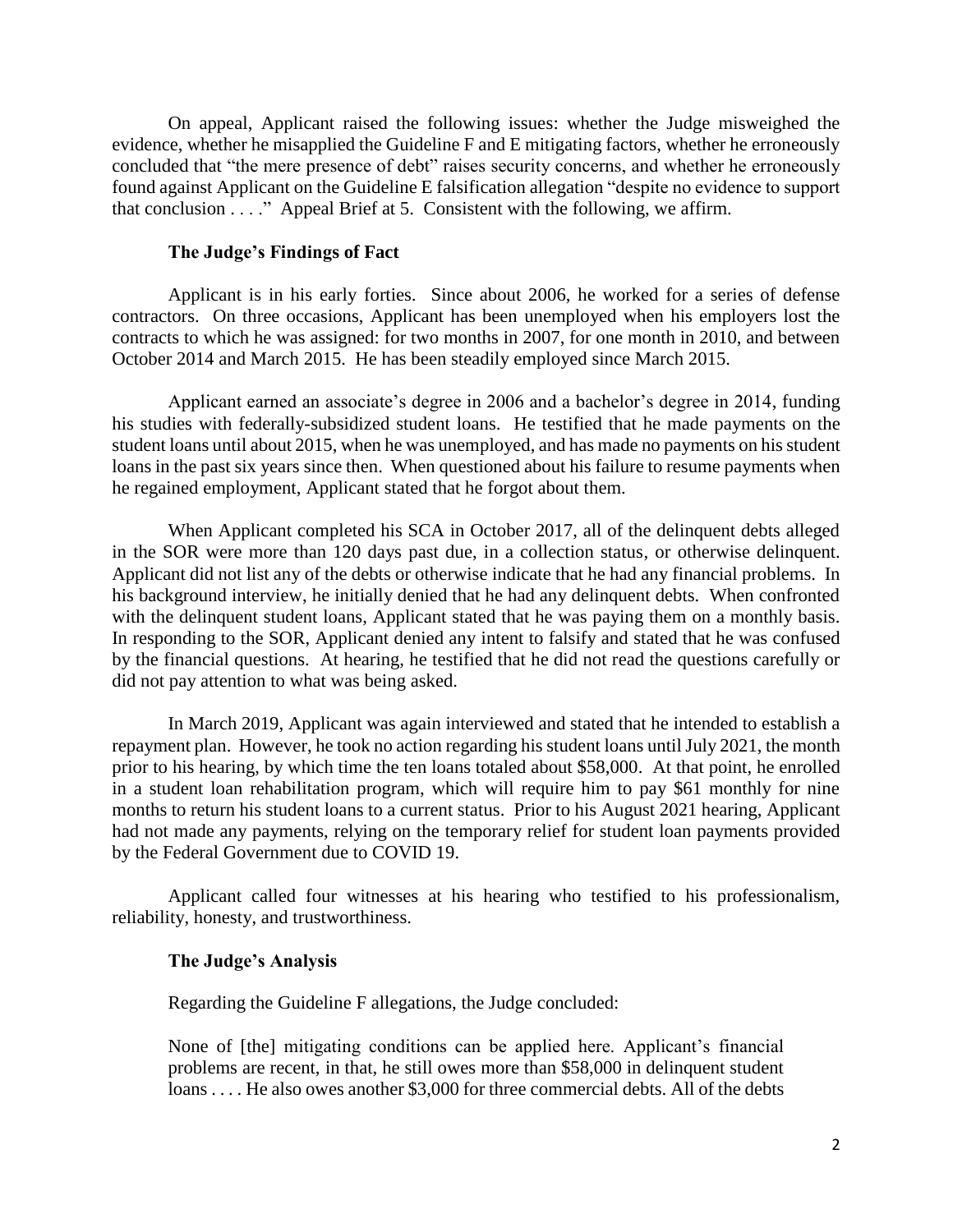alleged in the SOR have been delinquent for nearly five years, but Applicant only on his student loans in 2015, he has yet to resume paying his debts despite being received the SOR in April 2020, he apparently took no action to resolve his debts. Applicant legitimately is excused under [Federal COVID relief] from making any began to address his debts less than a month before his hearing. After last paying asked about his debts during interviews in 2018 and 2019 . . . . Even after he student loan payments until 2022; however, this does not excuse the fact that he ignored his debts for several years before the pandemic began. [Decision at 6.]

Regarding the failure-to-disclose allegation, the Judge concluded:

 [SCA] shows that he decided to ignore the questions about his past-due debts. His questions were not the result of mistake or misunderstanding. Inaccuracies resulting from a knowing decision to gloss over those questions cannot be discarded as assessment of Applicant's intent and credibility is the fact that he apparently lied to a government investigator during his first interview when he claimed he was making monthly payments on his student loans. [Decision at 7–8.] All available information probative of Applicant's intent when he completed his claimed confusion about the question is not credible. His negative answers to those unintentional. At the very least, Applicant did not intend to provide the government all of the financial information in his background . . . . Also contributing to my

#### **Discussion**

#### Debt vs. Delinquent Debt

 In his brief, Applicant contends that debt alone does not render one unsuitable for a security by rules and regulations." Directive, Encl. 2, App. A ¶ 18. Applicant argues that there must be other factors in play―such as substance abuse, gambling, drugs, or prostitution―for the debts to be disqualifying. This position has no support in either the Directive or Appeal Board precedent. *See, e.g.,* ISCR Case No. 19-03940 at 2–3 (App. Bd. Jan. 10, 2022) for a lengthier discussion of this issue. Financial problems, standing alone, may raise security concerns. The 13 delinquent debts alleged in the SOR were a sufficient basis for the Judge to deny Applicant's security clearance, noting that most people hold a mortgage. We concur that debt itself is typically not an issue. Instead, it is delinquent debt that raises a concern under Guideline F, as a failure to meet financial obligations "may indicate poor self-control, lack of judgment, or unwillingness to abide clearance eligibility.

#### Timing of Payment Plan

 rehabilitation plan. He argues that Guideline F is "completely silent on the timing of efforts to repay" and that the Judge essentially created an additional requirement for Guideline F's mitigating factors. Appeal Brief at 10. To the contrary, it is well-established that the timing of debt payments is a relevant consideration in evaluating whether an applicant has acted in a reasonable and responsible manner in addressing financial problems. For example, to receive full credit under Applicant challenges the Judge's focus on the recent timing of Applicant's student loan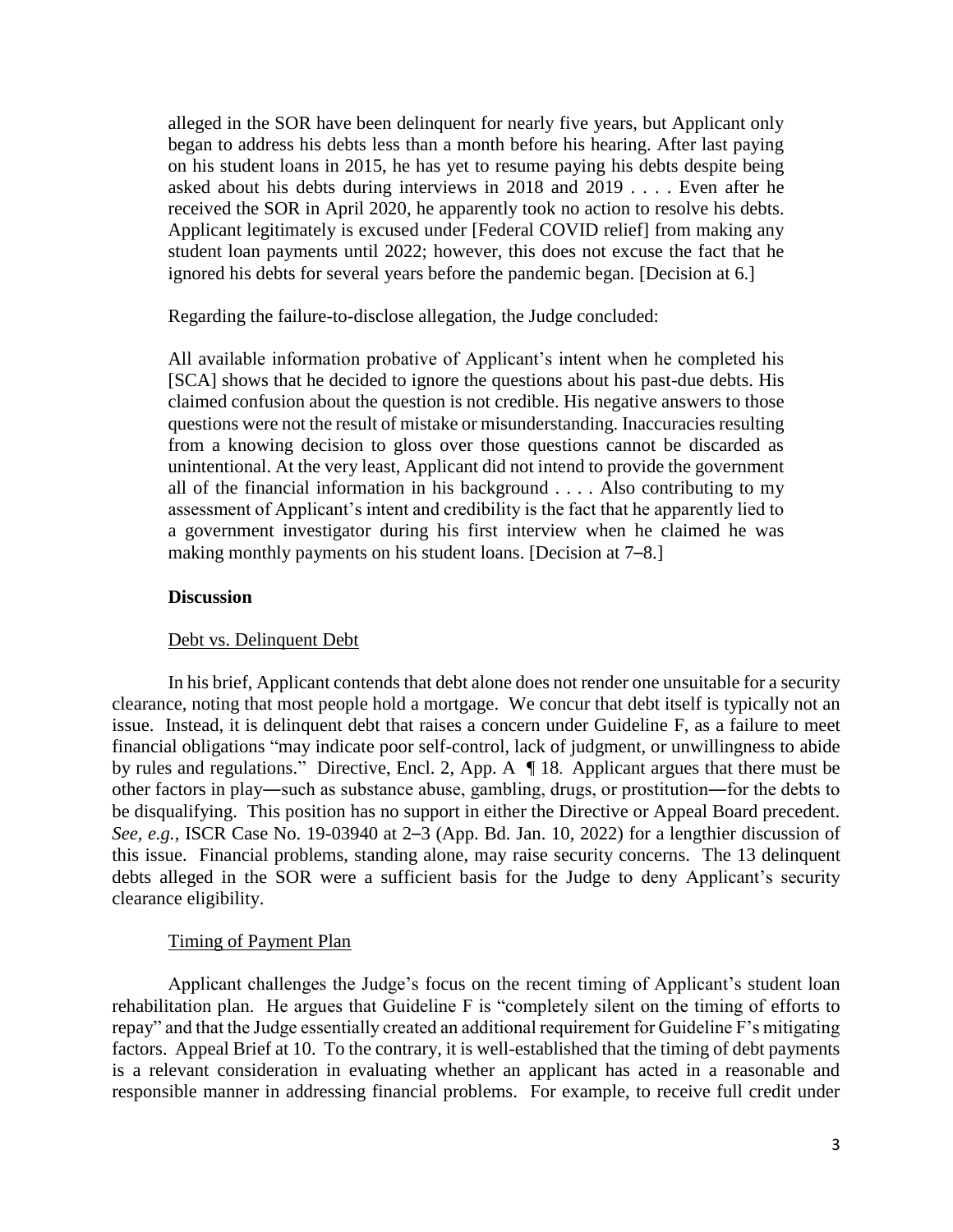Mitigating Condition 20(d), an applicant must initiate and adhere "to a good faith effort to repay overdue creditors or otherwise resolve debts." Directive, Encl. 2, App. A ¶20(d). The Appeal Board has consistently held that a "good-faith effort" generally requires that an applicant has established a meaningful financial track record of payments, to include evidence of actual debt reduction. *See, e.g*., ISCR Case 05-01920 at 5 (App. Bd. Mar. 1, 2007). Promises of future repayment are not a substitute for a history of payment. *See, e.g.,* ISCR Case No. 14-04565 at 2 (App. Bd. Sep. 18, 2015). Moreover, an applicant who begins to resolve security concerns only after having been placed on notice that his clearance is in jeopardy may lack the judgment and willingness to follow rules and regulations when his personal interests are not threatened. *See, e.g.*, ISCR Case No. 17-01256 at 5 (App. Bd. Aug. 3, 2018). Given the facts that Applicant had made no payments on his student loans since 2015 and entered into his rehabilitation plan the month prior to the hearing, the Judge appropriately focused on the timing of Applicant's efforts in determining that he had failed to mitigate security concerns under Guideline F.

### Mens Rea

 determination under Guideline E that he deliberately failed to disclose. A controverted falsification allegation requires a Judge to make a finding as to an applicant's intent or state of mind when the alleged falsification occurred, in light of the record as a whole. *See, e.g.*, ISCR Case No. 14-04226 at 3 (App. Bd. Aug. 18, 2015). As a practical matter, such a finding may not always be based on an applicant's statements concerning his intent but, rather, may rely on On appeal, Applicant again asserts that his failure to disclose delinquent debts on his 2017 SCA was an innocent mistake and contends that there was no evidence to support the Judge's circumstantial evidence. *See, e.g.*, ISCR Case No. 12-05850 at 4 (App. Bd. Apr. 12, 2013).

 his SCA, his initial denial to the background investigator, his subsequent lie to that same investigator, and his continued "conflicting and implausible explanations" for his failure to disclose. Decision at 8. We also note the Judge's adverse credibility determination; to which we give deference. Directive ¶ E3.1.32.1. We conclude that the challenged finding is supported by light of all the contrary evidence in the same record." *See, e.g.,* ISCR Case No. 17-02145 at 3 Here, the Judge considered the state of the delinquent debt at the time Applicant completed "such relevant evidence as a reasonable mind might accept as adequate to support a conclusion in (App. Bd. Sep. 10, 2018).

### Misweighing the Evidence

 2014–2015, and notes he has never been involved in a security incident. In essence, Applicant's demonstrate the Judge's findings and conclusions are erroneous. Applicant has not rebutted the weighed the evidence in a manner that was arbitrary, capricious, or contrary to the evidence. *See,*  Applicant contends the Judge improperly analyzed the evidence, under-emphasizing the favorable evidence and over-emphasizing the unfavorable evidence. In his arguments, Applicant highlights his military service, attributes his financial problems to six months of unemployment in brief argues for an alternative interpretation of the record evidence, which is not sufficient to presumption that the Judge considered all the evidence in the record, nor has he shown the Judge *e.g.*, ISCR Case No. 19-01400 at 2 (App. Bd. Jun. 3, 2020).